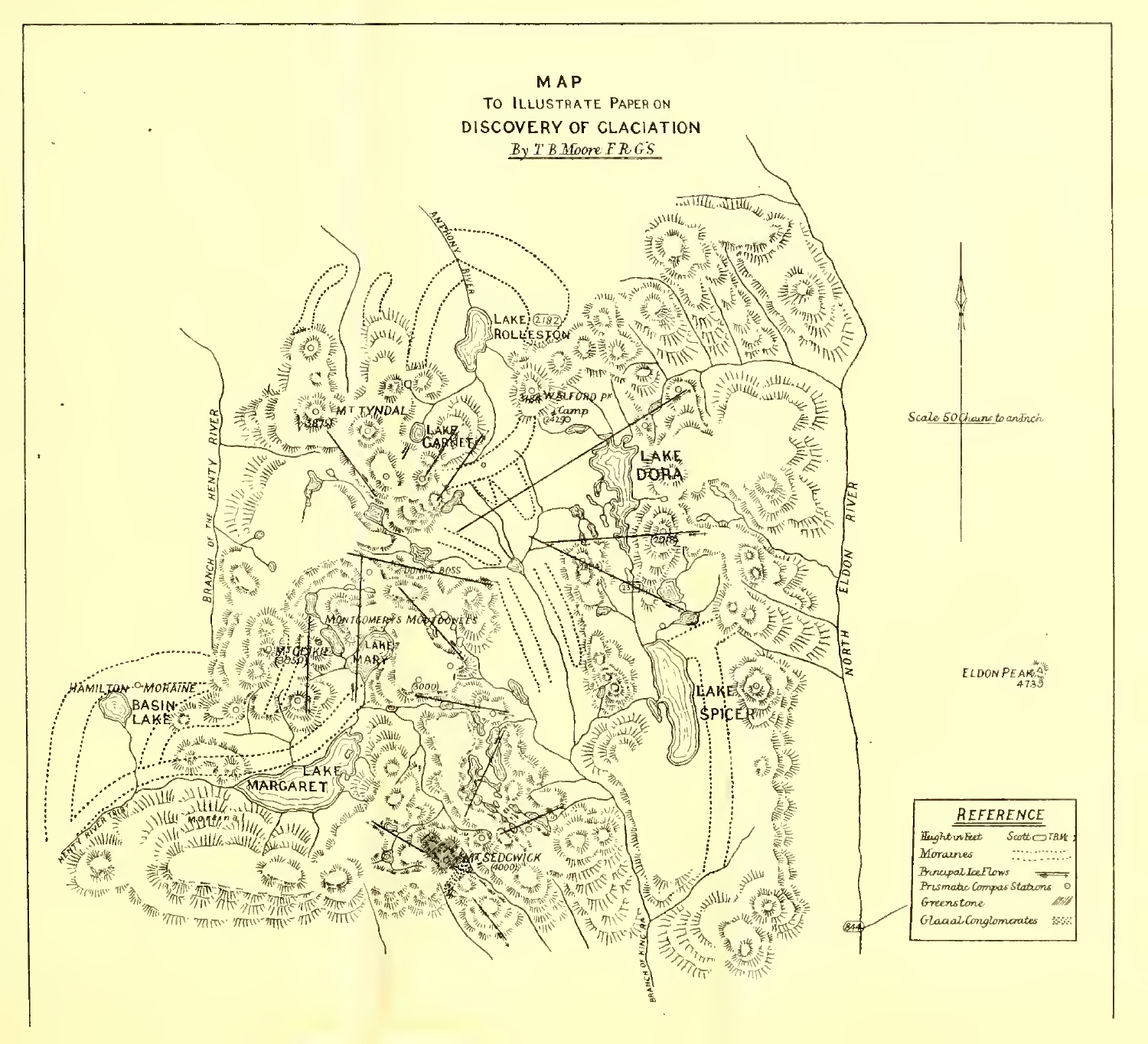# DISCOVERY OF GLACIATION IN THE VICINITY OF MOUNT TYNDALL, IN TASMANIA.

## By T. B. Moore, F.R.G.S.

### (Map.)

A most important and extremely interesting discovery of glaciation<br>was made by Mr. E. J. Dunn, F.G.S., of Victoria, in the first week<br>of October, 1892, on the high plateau in the vicinity of Lake Dora,<br>Tasmania. Having bee and as it was his intention to write on the subject, <sup>I</sup> now wish to record in the proceedings of our Royal Society the result of a more extended search made by me on the high peaks and surrounding tableland, and illustrate the most important features of the glacial action on the accompanying sketch map compiled from prismatic compass bearings. The Tyndall Range and Mount Sedgwick have been the principal seats of the prehistoric glaciers ; respectively these mountains are about thirteen (13) and nineteen (19) miles in a direct line from the town of Zeehan, and twenty-two (22) and nineteen (19) miles from the port of Strahan. They rise 1,500ft. to 1,600ft. above an elevated plateau, on which are situated Lake Dora and numerous other lakes and tarns at an altitude of 2,400ft. above the sea level. The plateau is drained on the north by the Anthony River, a tributary of the River Pieman, on the west by the Henty River and its tributaries, and on the east and south by the head branches of the King River. The formation of the higher land is a quartzose conglomerate, probably Devonian. A band of sliarian schist, overlaid in places with a schistose conglomerate over a quarter of a mile in width, adjoins on the east, to which I shall allude in this paper as the Devonian conglomerate, and further east, as far as the North Eldon River, close-grained quartzites asd conglomerate occur. The summit of Mount Tyndall beautifully illustrates the direction in which the glaciers have retired. The Devonian conglomerate rock shelves off at different points of the compass, is worn perfectly smooth, and within 20ft. of the summit the rock is polished and striated. The glaciers descending from the higher peaks have flowed in many directions down the numerous valleys, in their course beautifully polishing, grooving, striating, and moutonnising the Devonian conglomerate, deeply grooving and furrowing the softer silurian schists, and scooping out the rock basins now forming the present lakes and tarns ; then in places rasping over hard quartzite and conglomerate ranges 400ft. and 500ft. higher than the lower land over which they have travelled, indicating on all rocks the direction each flow has taken by the striæ and the erratics and<br>perched blocks left behind. The largest erratics and blocks are<br>composed of Devonian conglomerate. Some examples are 20ft. high by about 15ft. broad and long respectively, many are planed and striated<br>splendidly, and are often found forming segments of circles at the edge<br>of the morainal matter, or scattered in confused masses over the moraines. Mount Sedgwick (4,000ft.) is even more interestiog than the Tyndall country. Greenstone forms a cap to the mount, 800ft. to 1,000ft above the lower surrounding Devonian conglomerate ; naturally the trap rock has weathered, yet deep grooves and furrows are perceptible to within a short distance of the summit. (Mount Dundas is the only other eminence in the West Coast range capped with a similar formation, but without signs of glaciation.) The elevated country round Mount Sedgwick, especially to the east, has been swept bare, and, with the exception of a few small boulders, all other morainal matter has been carried down the steep slopes and river valleys. The quartzite and conglomerate rocks show the strise polishing, etc., similar to those round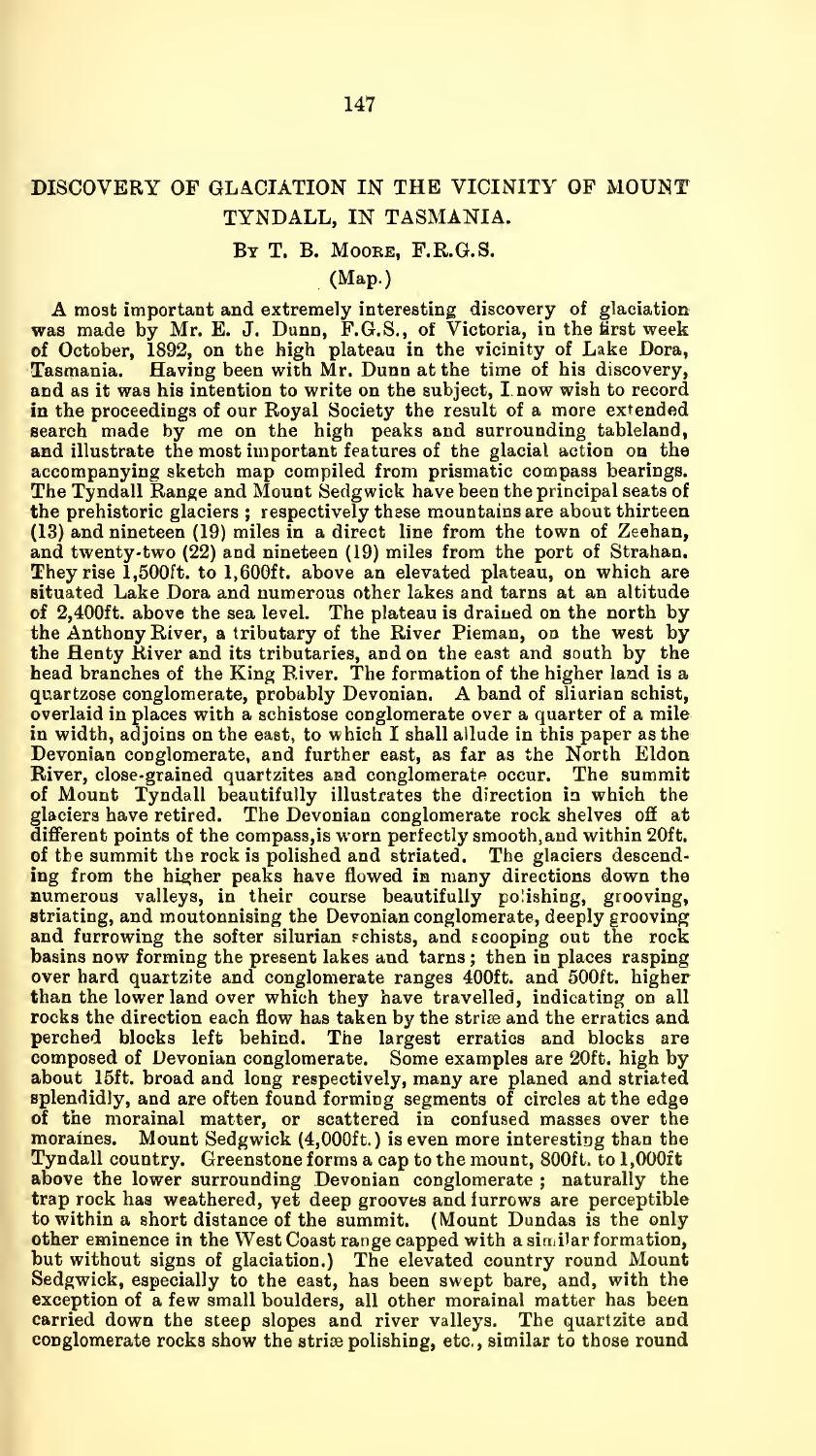Mount Tyndall. At an elevation of 3,500ft. above sea level, adjoining the greenstone on the south-east side of the mount, I was pleased to discover a bed of glacial conglomerate containing coal measure fossils ; the<br>pebbles are scored in all directions, and many beautifully polished. The conglomerate is composed of rocks quite foreign to the country granites, slates, porphyry, etc., and as they occur at suih a high elevation,<br>embedded together, intermixed with carboniferous fossils, and the<br>pebbles scored before the mass was consolidated, there is not the slightest doubt that the conglomerate has been formed from the *debris* deposited<br>by floating ice when the laud was under water. This also points to the fact that the deposit was laid at a previous peried to the epoch of the land glaciation. A small accompanying chart shows the position and extent of the bed of conglomerate, which, at the junction of two small streams, rises in a cliff 50ft. high, the greatest depth observable.<br>The principal ice flows have been from the N.E. and slightly north of east. As all the chief features are depicted on the chart, and the scorings of the rocks, etc., illustrated by specimens, I have avoided a detailed description, but before closing would like to briefly describe the moraines. Some rise from two to three hundred feet above the lower valleys, those to the west of Lake Margaret are the most extensive, and it is in these moraines that the only scored small pebbles and rocks were found. Montgomery's Moutonnees, named after our much loved Bishop, is a spur, the rocks beautifully moutonnized, grooved and striated with perched blocks resticg picturesquely here and there, and before Sir Robert Hamilton, oar late Governor and President, left Tas mania, <sup>I</sup> received permission from himtoname "The Hamilton Moraine," the largest discovered. The point marked Dunn's Boss is the best illustration of a roche-moutonnée met with, and is named after the discoverer of glacial action in Tasmania. Mr. Dunn named most of the prominent features in the part he visited, therefore I have not encroached upon his domain. The extremely hard ice-worn country rocks, grooved and striated on the plateau to the highest peaks of the mountains, indicate that a vast sheet of ice of great thickness (probably 1,000ft.) has covered this region in a colder period. As far as  $\overline{I}$  have observed, the principal flows have been to the east and south, the striæ being more discernible, and the morainal matter being carried into the lower lands ; to the west<br>and north the ice has melted away before reaching a great distance, leaving the morainal matter closer to the high points of the range, and in these directions the striations are not so marked. As far back as 1883, in a report to the Government of an exploration to the West Coast, <sup>1</sup> pointed out the probable existence of glaciation on the Eldon Peak and Mount Gell, owing to the erratics and accumulations of boulders met with in the CoUingwood Valley, and perched blocks found resting on the higher hills, and now the glacial action is proved to exist beyond doubt. From personal knowledge, morainal matter is scattered over a wide area on the West Coast, and now it will not be<br>difficult to trace the course the vast sheets of ice have travelled, and<br>before many weeks have elapsed I hope to supplement this paper with an account of other discoveries of glaciation remote from the locality described. Two names occur on the chart which are not yet officially sanctioned, viz., Mount Geikie and Lake Mary. It will be observed that Mount Geikie is a distinct mountain from Mount Tyndall (name conferred by the Hon. J. R. Scott), is separated by water channels, and is 75ft. higher.

A few of Mr. J. R, Scott's heights are recorded on the chart marked thus  $(\overline{\phantom{a}})$ , my own so  $(\phantom{a})$ .

List of specimens sent to illustrate the rock striation. etc., for the Museum :-

No. 1. A series of polished, grooved, and striated quartz site.